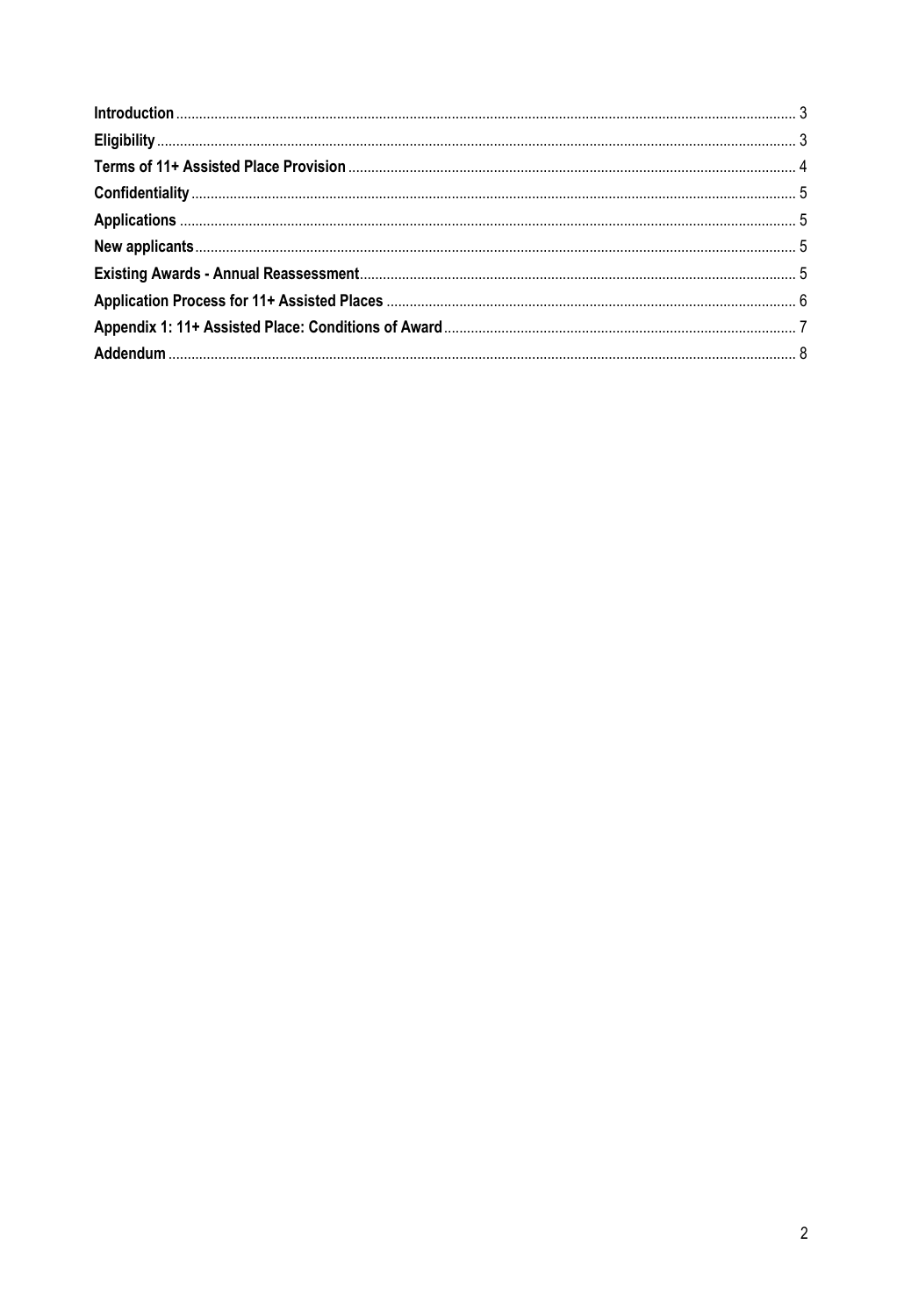#### <span id="page-2-0"></span>**Introduction**

- 1) This policy has been authorised by the Governors of Forest School in furtherance of the Charities Public Benefit Policy.
- 2) This policy contains an overview of the 11+ Assisted Places scheme in operation at Forest School and, provides details of the procedure for applications to and awards made under the 11+ Assisted Places scheme.
- 3) The School is committed to providing a first-class education to eligible boys and girls from a broad social and financial background by offering eligible parents means-tested financial support with the payment of school fees. Such support is known as an 11+ Assisted Place and will be awarded in the form of a 100% remission on school fees.
- 4) An 11+ Assisted Place is distinct from scholarships and/or bursaries, which are offered in conjunction with scholarships. An 11+ Assisted Place is a means-tested award and applicants are required to pass the entrance exam to be eligible  $-$  i.e. a scholarship award is not necessary.
- 5) 11+ Assisted Places are available to internal and external applicants for entry at 11+ only. Due to the limited financial resources of the School, not every eligible application for an 11+ Assisted Place will be successful. Assisted Places will be awarded based on a financial assessment and granted to pupils who meet the financial criteria for 100% fee remission and demonstrate the most potential to benefit from an academically challenging all round school like Forest. *The School's decision is final and there is no right of appeal.*
- 6) At 16+ 2022 entry we will be introducing one Assisted Place. This award is means tested and awarded at the discretion of the School to a candidate who performs strongly in the 16+ entrance examination and subsequent interviews, meets the eligibility criteria and shows commitment to study, attendance and co-curricular contributions. This 16+ Assisted Place is given entirely at the discretion of the School and the parental income information included in the Bursary application process via Bursary Assessment Associates will be considered. Therefore, parents do not need to specifically apply for this award.
- 7) The number of 11+ Assisted Places available will be published on the School's website:

[Scholarships, Bursaries & Assisted Places](https://www.forest.org.uk/admissions/scholarships-bursaries-assisted-places/)

This policy should be read in conjunction with:

[Admissions Policy](https://forestschoolessex.sharepoint.com/:b:/s/Compliance/EQZiZOPG6TVHsuwzW8Jn2jEBoBJlud69rjR-wESnuJhX_A?e=JDVaNj) [Equal Opportunities Policy](https://forestschoolessex.sharepoint.com/:b:/s/Compliance/Edo6goO1_m9Cmf4RLoB8DGAB7y9Xb-rpL2QKO8NPBZE4cg?e=Hmhqsj)

#### <span id="page-2-1"></span>**Eligibility**

1) Once the School's financial assessment criteria have been met, places are awarded based on satisfactory performance in the entrance exam, school reports and an interview with a senior member of staff.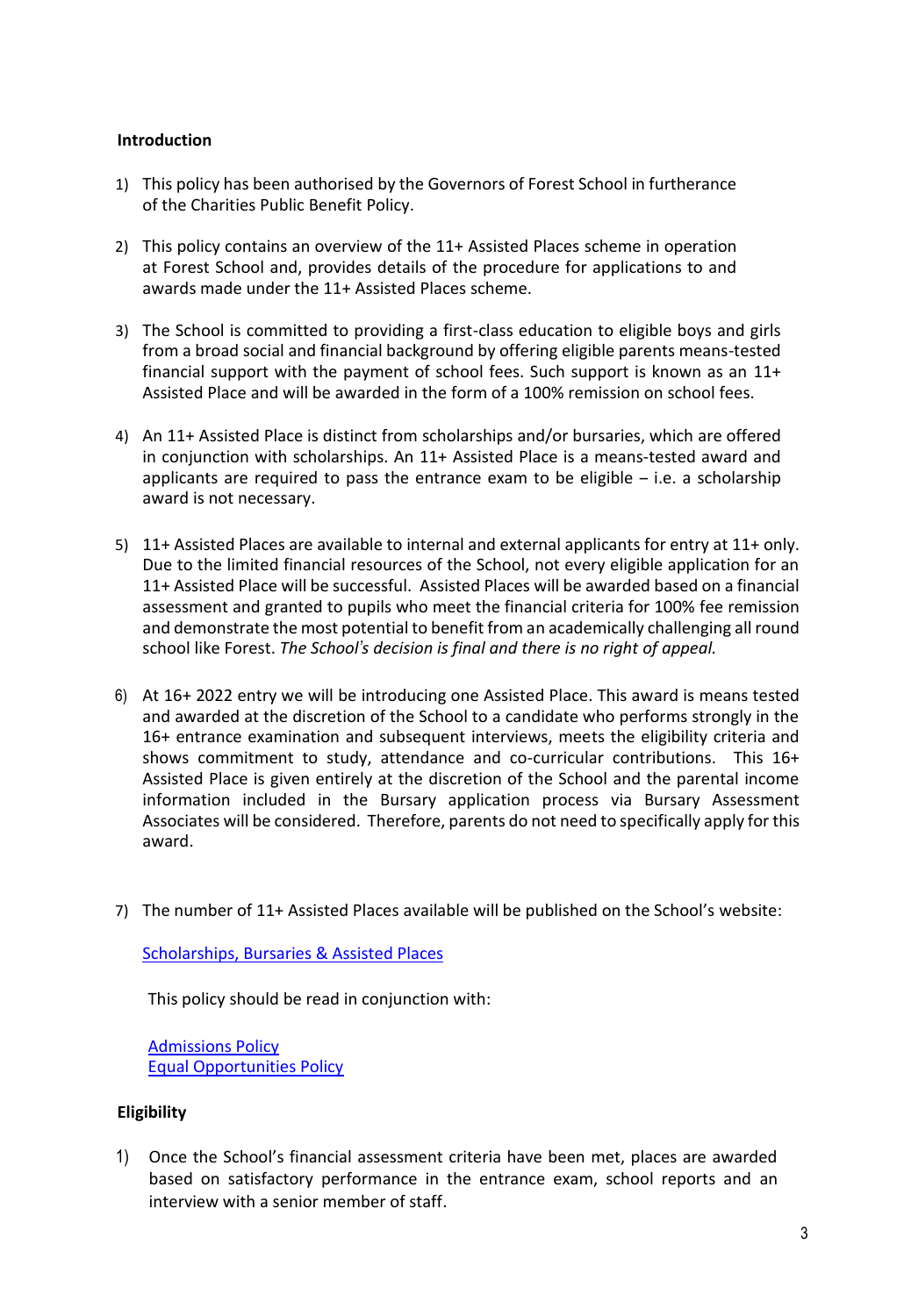- 2) A published scale of income bands is used to determine the award with reference to parents' relevant income. Relevant income is based on parents' gross income, benefits, allowances and any other form of income, from all sources and is calculated from the information provided via the online form available on the Forest website which is administered by Bursary Assessment Associates. The income bands can also be found on our website. In addition to relevant income, the School will also take into consideration savings, investments and assets when determining eligibility for the award.
- 3) It is recognised that judgements about what sacrifices a family should make to pay School fees will be personal. However, the School have a duty to ensure that its limited charitable resources are directed towards the most deserving cases and for this reason an 11+ Assisted Place is not intended to support families that, with reasonable financial and personal sacrifices, could have otherwise afforded paying the full fee. Family finances with the following characteristics would not normally be considered eligible for an 11+ Assisted Place:
	- Opportunities to release capital. For example, significant capital savings, retained profits in a business and investments would be expected to be used for the payment of School fees, as would equity value in houses
	- Proven ability to borrow, where families have been able to secure additional mortgages on buy-to-let properties
	- In cases of separation, any significant contributions made by the absent parent
	- Contributions to income costs and school fees by other, wider family members, any adults unrelated to the child or by outside sources
	- Other indicators of wealth, for example:
	- Frequent or expensive holidays
	- New or luxury cars
	- Investment in significant home improvements
	- A second property/land holdings

#### <span id="page-3-0"></span>**Terms of 11+ Assisted Place Provision**

- 1) The School reserve the right to make or alter the 11+ Assisted Place scheme from time to time in the light of its changing financial or other circumstances.
- 2) Any terms on which an 11+ Assisted Place is made to an individual will be set out as part of the offer of a place and will continue for the child's duration at the School subject to annual review undertaken by Bursary Assessment Associates.
- 3) 11+ Assisted Place awards are reviewed annually (see Existing Awards Annual Reassessment below) to take account of changes in parental circumstances.
- 4) The Bursar's decision in determining eligibility for the scheme and in assessing fees payable is final. The Warden's decision in awarding an 11+ Assisted Place is final.
- 5) Free School lunches are provided to all fee-paying places at Forest School, including pupils who are in receipt of an 11+ Assisted Place.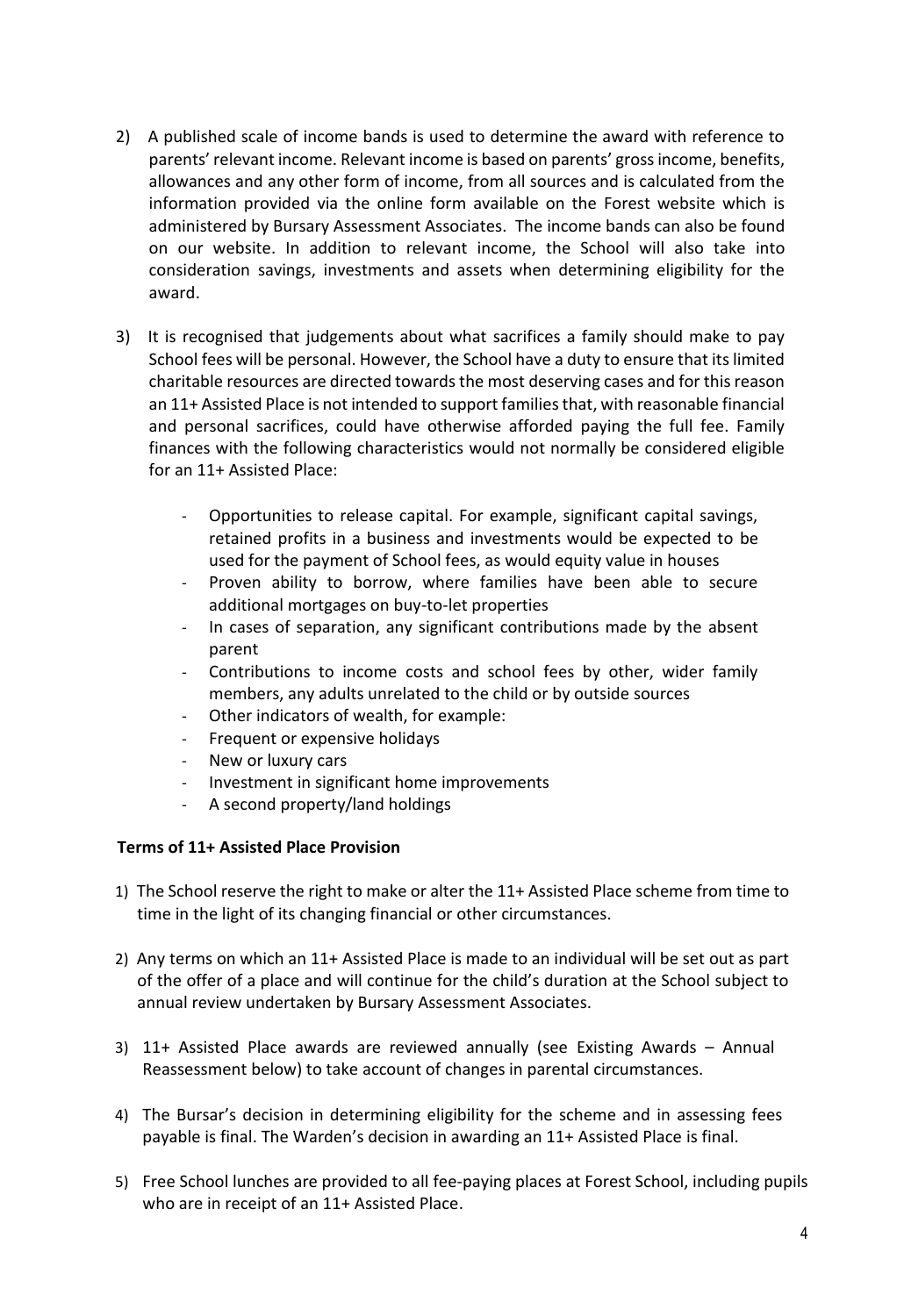- 6) Pupils who are awarded an 11+ Assisted Place will also receive financial assistance with the following:
	- A uniform grant
	- Travel to and from School is free provided that the pupil uses the Forest Home to School Bus Service used. The current routes can be accessed on the website ([School Bus Services\)](https://www.forest.org.uk/about/bus-routes/)
	- A grant for a suitable laptop/device
	- All exam fees are paid for by the School

## <span id="page-4-0"></span>**Confidentiality**

The value and terms and conditions of the 11+ Assisted Place shall remain confidential to the parents and the pupil and the School. See Appendix 1 below.

## <span id="page-4-1"></span>**Applications**

Applications for financial support fall into two categories: new applicants and existing awards which are reassessed on an annual basis. Bursary Assessment Associates administer both these categories.

#### <span id="page-4-2"></span>**New applicants**

All awards are conditional on:

- Full disclosure of information by the parents within the timescales given. A considerable amount of personal information will be required as well as documentary evidence (this may include pay slips, P60, HMRC self-assessment documents, pension income proof, share dividend vouchers and bank interest, bank statements, proof of residence including council tax bills etc.)
- The School, in conjunction with Bursary Assessment Associates (BAA) satisfying itself that the information given is accurate. Confirmation of a family's financial circumstances (including from a credit reference agency) may be sought by Bursary Assessment Associates.
- A home visit from Bursary Assessment Associates if deemed appropriate.

The School will not proceed with an application from anyone providing misleading, inaccurate or incomplete information. See Appendix 1.

#### <span id="page-4-3"></span>**Existing Awards - Annual Reassessment**

1) Once awarded, the 11+ Assisted Place normally applies for the duration of a pupil's School career.

However, as a condition of the award, parents of 11+ Assisted Place award holders will be required each year to complete a means-testing form for return by the date indicated together with all supporting documents, as requested by Bursary Assessment Associates. The same conditions apply as above. Continuation of the 11+ Assisted Place is conditional upon:

- Full disclosure of information requested within the timescales given
- The School, in conjunction with Bursary Assessment Associates, satisfying itself that the information given is accurate. Confirmation of a family's financial circumstances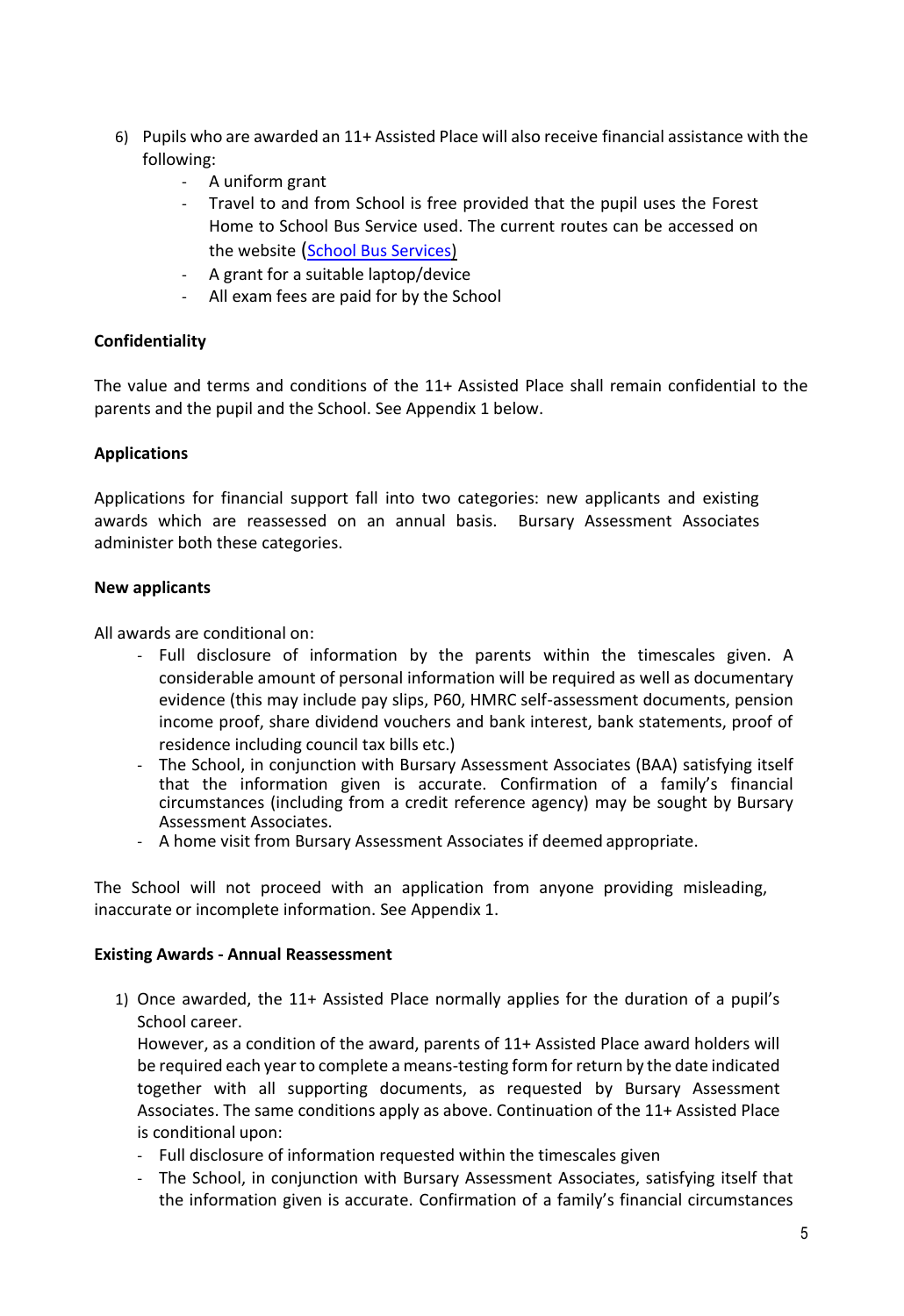(including from a credit reference agency) may be sought.

- A home visit from Bursary Assessment Associates if deemed appropriate.
- 2) The School reserves the right to withdraw an 11+ Assisted Place from anyone providing misleading, inaccurate or incomplete information. In such instances the School may require parents to pay the School the value of all fee remissions and financial assistance previously provided under the scheme.
- 3) In addition, the Warden has the discretion to recommend the withdrawal of an award where a pupil's progress, attitude or behaviour has been unsatisfactory. See Appendix 1 below.

#### <span id="page-5-0"></span>**Application Process for 11+ Assisted Places**

If an applicant wishes to apply for an 11+ Assisted Place the following steps will be followed:

#### Step 1

Applicants will be required to complete the online form, administered by Bursary Assessment Associates, which will be available on the School's website. This seeks detailed financial information from the parents and supporting financial documentation. The deadline for the completion of this form is 2 weeks prior to the registration deadline for entry at 11+ and must be adhered to. Please see the website for the  $11+$  entry registration deadline  $(11+$  Entry).

## Step 2

Applicants who have met the financial criteria for an 11+ Assisted Place will be asked to register via our website and the registration fee will be waived for these applicants. Applicants who have not met the financial criteria at this stage will have the opportunity to apply for a full feepaying place, scholarship and/or bursary in conjunction with a scholarship and will be required to register and pay the full registration fee for their child's application to proceed.

Forms and supporting documents must be returned by the due dates given as delayed 11+ Assisted Place applications cannot be processed, as this may potentially forfeit an 11+ Assisted Place.

#### Step 3

If the applicant is successful in their financial application, the entrance exam and at interview, they will be offered an 11 + Assisted Place at the School.

The 11+ Assisted Place will be subject to Conditions of Award and an annual means-test review conducted by Bursary Assessment Associates. Parents of 11+ Assisted Place award holders will not be required to pay the deposit when submitting the Acceptance Form.

#### **Record Keeping**

All records created in accordance with this policy are managed in accordance with the School's policies that apply to the retention and destruction of records. A confidential admissions record will be kept for each candidate.

The information created in connection with this policy may contain personal data. The School's use of this personal data will be in accordance with data protection law. The School has published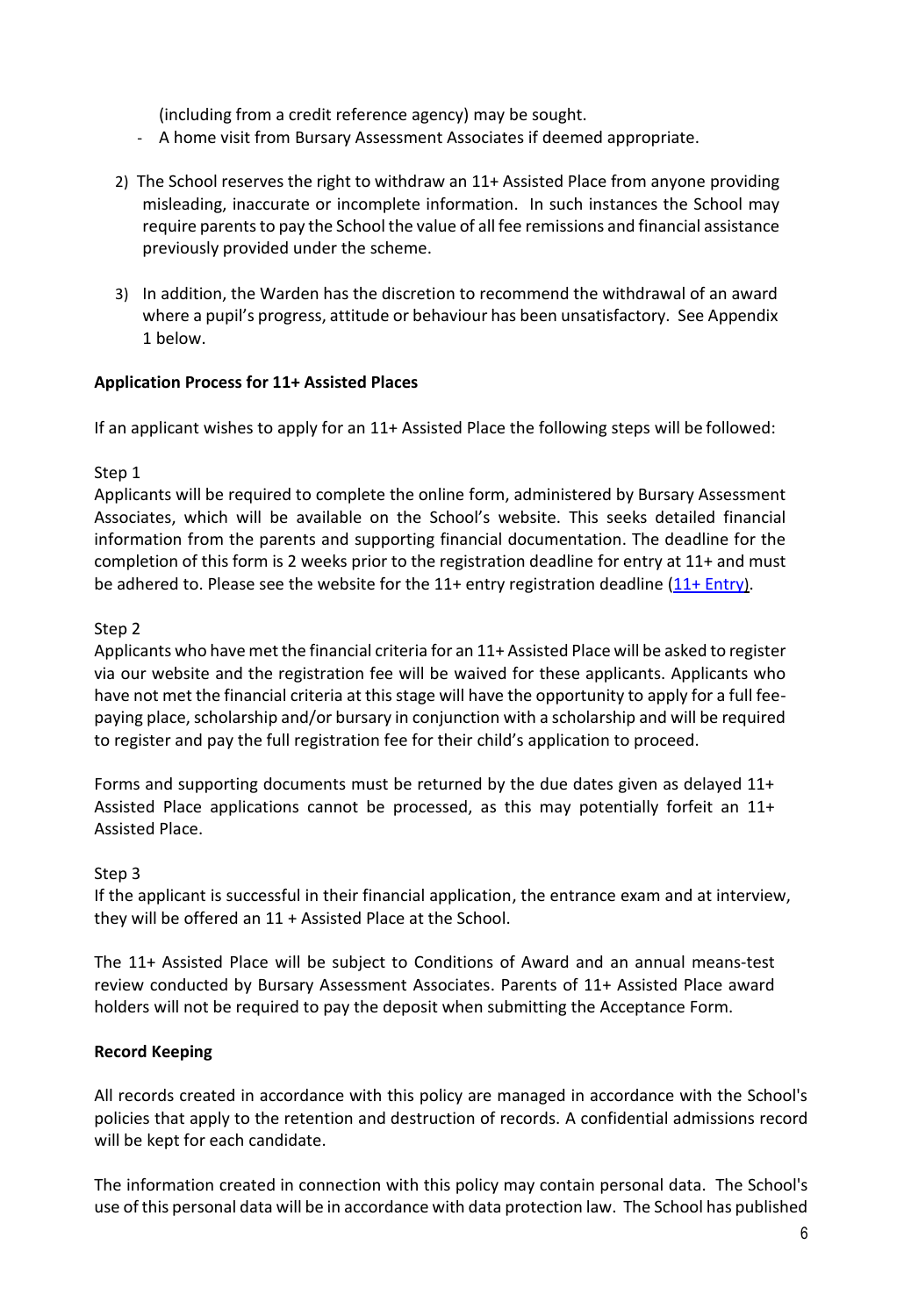privacy notices on its website which explain how the School will use personal data.

## <span id="page-6-0"></span>**Appendix 1: 11+ Assisted Place: Conditions of Award**

- <span id="page-6-1"></span>1 **Grant of the award:** An award is granted at the sole discretion of The School. The School's decision is final and there is no right of appeal.
- 2 **Obligations of the Pupil:** The Pupil who is the subject of an award is required to work hard, to contribute positively to the life of the School, to be a credit to the School and to set a good example to other pupils. The Pupil must adhere to the School's required standards of conduct and progress.
- 3 **Obligations of the Parents:** The Parents are required to support and encourage their child, treat members of the School community reasonably and to uphold the aims and the good name of the School and to comply with the School's Terms and Conditions.
- 4 **Means tested awards:** All means tested awards will be subject to annual review and the Parents shall each year be required to complete a financial means testing form via Bursary Assessment Associates. After any annual review, the School reserves the right to vary the value of the award or withdraw it with immediate effect and will confirm the new value of the award in writing to the Parents.
- 5 **Continuation of the award:** Continuation of the award is dependent upon the Parents satisfying the School's financial requirements each year.
- <span id="page-6-2"></span>6 **Confidentiality:** The value and terms and conditions of the award shall remain confidential to the Parents and the Pupil and the School.
- 7 **Termination of the award:** The award may be terminated on the followinggrounds:
	- 7.1 **Termination on financial grounds:** The School may terminate the award with effect from the following school term if, in the opinion of the School Governors acting in good faith, the Parents have not satisfied the School's financial requirements under clause 4 and 5.

The termination shall take effect from the date set out in the written notice.

- 7.2 **Termination on the grounds of conduct:** The School may terminate the award by written notice sent to the Parents with immediate effect if, in the opinion of the School Governors acting in good faith, one or more of the following conditions has been fulfilled:
	- 7.2.1 The Pupil has not complied with the obligations set out in clause 2 and in the further opinion of the Governors there has been no significant improvement following consultation with the Parents and/or the Pupil and the issue of a written warning;or
	- 7.2.2 The Parents have not complied with the obligations set out in clause [3;](#page-6-1) or
	- 7.2.3 The Parents of the Pupil do not keep the value and terms and conditions of the award confidential in accordance with clause [6;](#page-6-2) or
	- 7.2.4 The Parents withdraw the Pupil from the School without providing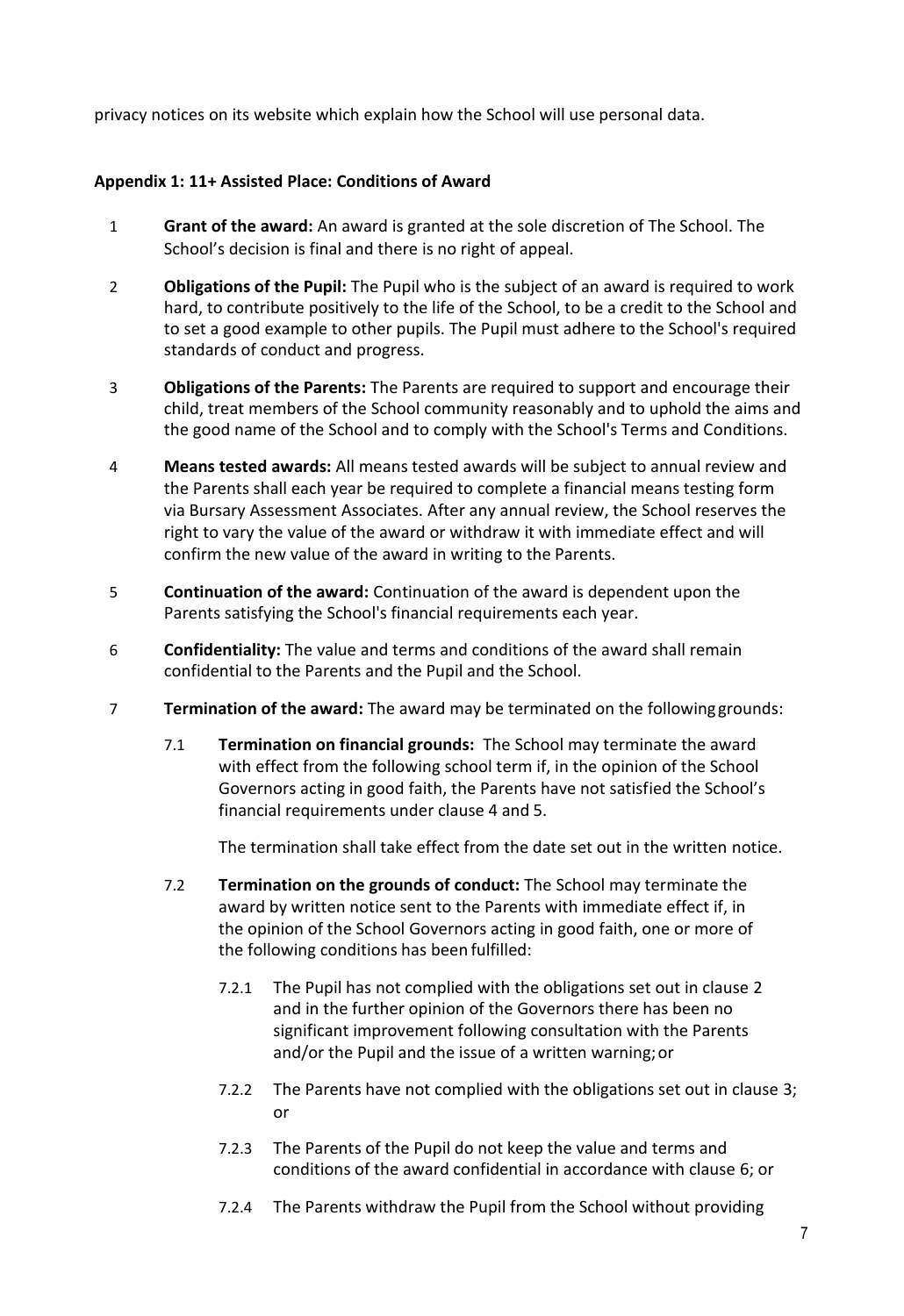proper Notice.

- 7.3 **Repayment of the award:** The Parents will be required to repay all, or part of the benefits received under the award if it is terminated in any of the following circumstances:
	- 7.3.1 Under clause 7.1 if the Parents have knowingly or recklessly provided false or inaccurate information about their financial position, all benefits received from the date on which the false or inaccurate information was supplied may be repayable; or
	- 7.3.2 Under clause 7.2.1 if the Pupil has been found to have committed a serious breach or series of persistent minor breaches of discipline for which the sanction would normally be Permanent Exclusion or required Removal, up to three Terms' benefits (if received) may be repayable.
- 8 **Cancellation and Withdrawal:** Parents may cancel or withdraw from the Assisted Place by providing at least one term's written notice to the School.
- 9 **Conditions of Award:** These Conditions of Award take precedence over any of the School's *Terms and Conditions* which are inconsistent with them but in all other respects the School's *Terms and Conditions* as amended from time to time shall apply and these Conditions of Award shall be interpreted in accordance with them.

## <span id="page-7-0"></span>**Addendum**

## **Bursary Application – Data Protection Considerations**

This information deals with how your data is used and kept secure throughout the bursary assessment process.

The School employs the services of Bursary Assessment Associates to undertake the financial evaluations used to assist it in making bursary award decisions.

For the purposes of your application:

- The School is the Data Controller of your information
- Bursary Assessment Associates is the Data Processor of your information

The following process explains how your information is handled throughout the process:

- 1. An Application Form will be completed and submitted to Bursary Assessment Associates as directed by the school. Supporting paperwork must be included as part of this submission.
- 2. In exceptional circumstances, a paper Application Form and supporting paperwork may be sent either to the school or to Bursary Assessment Associates, if sent to the School, this will be scanned and securely transmitted to Bursary Assessment Associates so that they may undertake the assessment required by the school.
- 3. Bursary Assessment Associates is registered with the Information Commissioner's Office and has satisfied the school as to its arrangements regarding the security of any information and documents you may provide as part of your application.
- 4. Bursary Assessment Associates will contact you to make an appointment for a home